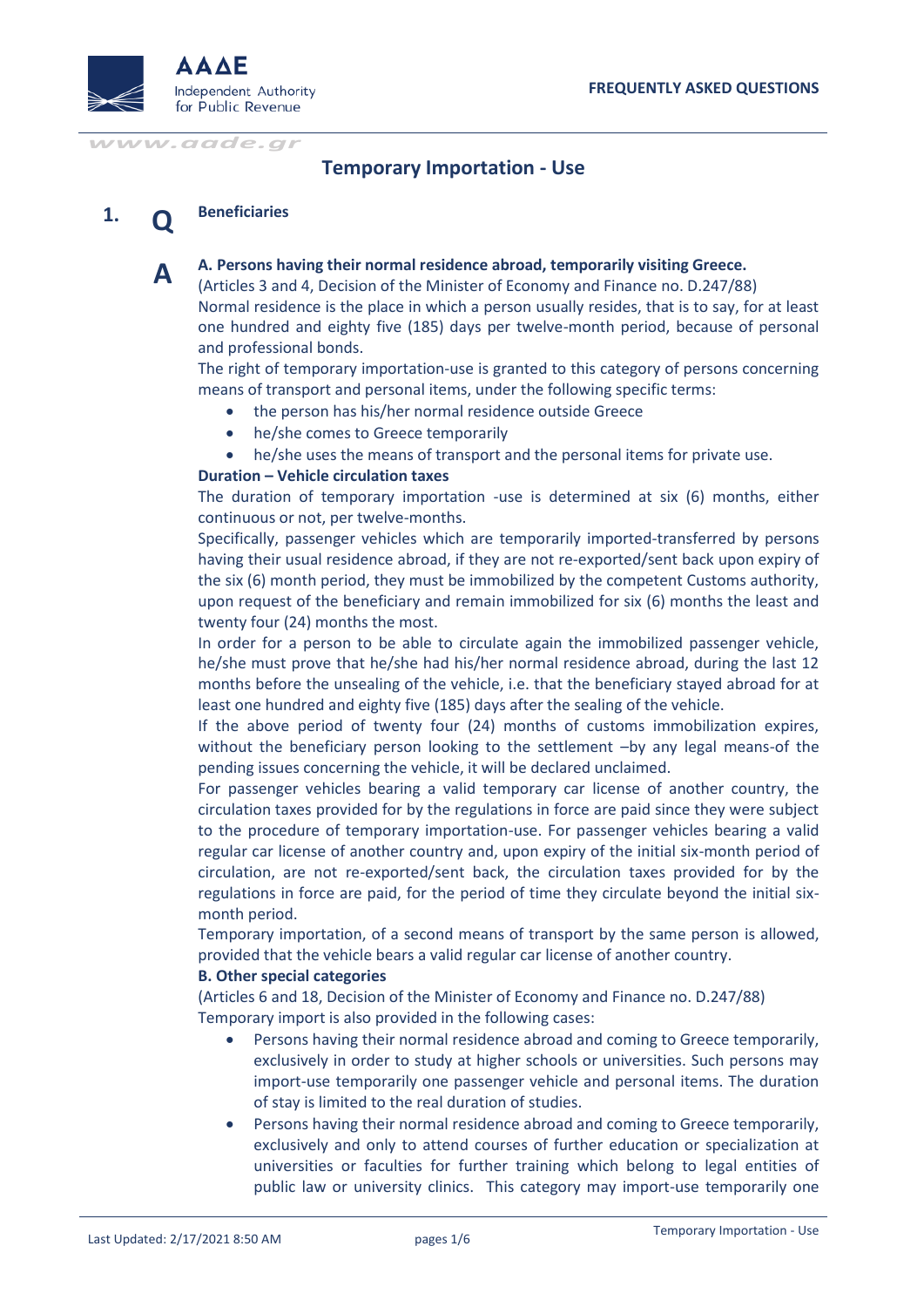

passenger vehicle and personal items, for a period of four (4) years from the beginning of further education or specialization.

- Foreigners having their normal residence abroad and coming to Greece temporarily, in order to work in execution of a fixed time contract with the Greek State, an organization of public law, legal entities that are supervised by the State, foreign commercial or industrial chambers or foreign governmental organizations and institutes established in our country, which offer a particularly specialized work of provisional form. This category may import use temporarily one passenger vehicle and household items, for as long as their work contract is effective.
- Foreigners having their normal residence abroad and coming to Greece temporarily, in order to work on a fixed time contract as teaching staff at universities and higher schools of our country or at institutions operating in Greece on the basis of bilateral educational agreements. This category may import-use temporarily one passenger vehicle and household items, for as long as their work contract is effective.
- Greek diplomatic, consular and other employees of the Ministry of Foreign Affairs, as well as employees equated with them, who return to Greece temporarily in execution of their duties. This category may import-use temporarily one passenger vehicle and household items, for a period up to five (5) years since they have arrived in Greece in order to execute their duties.

The five-year duration is extended to the entire period of stay of these category of employees in Greece in order to execute their duties, on condition that their stay at the Central Service is not due to their request, but to service needs, a fact that will be certified by the competent Public Service. An extension beyond the five-year period will be partially granted for a twelve (12) month period each time until the expiry of the employee's service in the Central Service.

- Persons having their normal residence in Greece, who stay and work abroad for at least six (6) months per twelve-month period. The following persons belong to this category:
	- o Greek citizens, residents of Greece, who stay and work abroad, for at least six (6) months per twelve-month period.
	- o Persons, spouses of who have transferred their normal residence to Greece, provided that they actually continue to stay abroad, after the transfer of the normal residence of their spouses.
	- o Foreigners married to Greek permanent residents of Greece, provided that, after their marriage, they continue to actually stay abroad.

This category may import-use temporarily one passenger vehicle and personal items, for a period that is determined at six (6) months, whether continuous or not, per twelve-month period.

- Greek citizens having their normal residence in Greece, who study abroad as undergraduate or postgraduate students at foreign faculties, provided that they stay mostly abroad during each year of their studies. These persons may import one passenger vehicle and for a period of three (3) months, whether continuous or not, per calendar year.
- To Greek crews of commercial ships of overseas lines. Greek citizens, who have enlisted in commercial ships of overseas lines for at least 6 months per twelvemonth period, belong to this category. The right is provided for one passenger vehicle and for six (6) months, continuous or not, per each twelve-month period.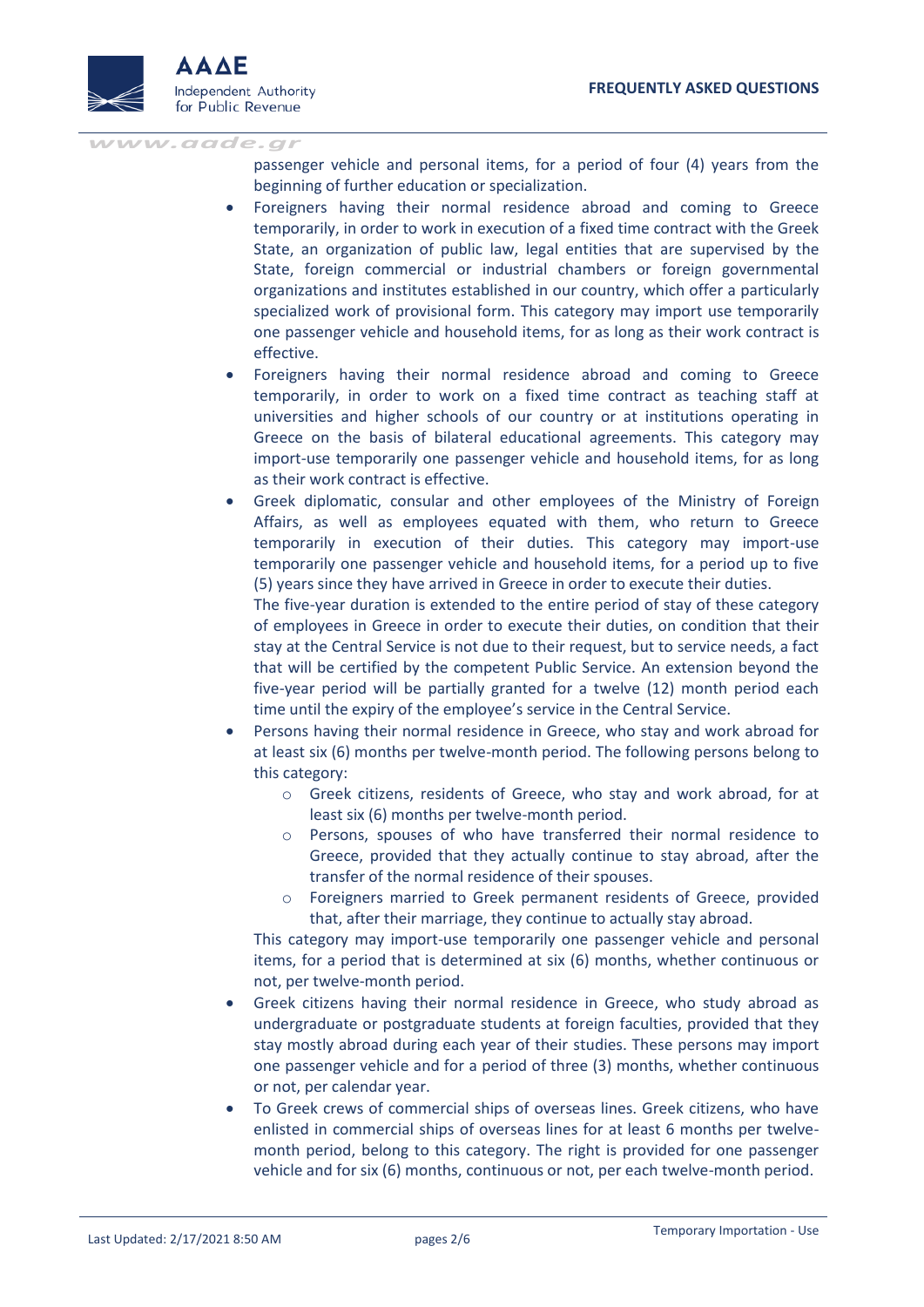

- To persons who transfer their normal residence to Greece.
- These people may import-use their passenger vehicle, and for a period of (1) month in order to proceed to the customs clearance of it, on condition that this period does not exceed the period within which the customs clearance of the vehicle must take place, according to the provisions of persons transferring their normal residence to Greece.
- Repatriating Greeks or of Greek descent political refugees. The right is provided only for the passenger vehicle, aiming at its customs clearance and for a period of six (6) months, on condition that this period does not exceed the period within which the customs clearance of the vehicle must take place, according to the provisions of persons transferring their normal residence to Greece.
- Diplomatic and consular employees of foreign diplomatic missions, the foreign staff of the Intergovernmental Immigration Committee for Europe (D.E.M.E.), the American assistance mission, the armed forces of the USA, the NATO, the 7206 American Unit, the Shooting Range in Crete, the employees of the European Union, the international organizations recognized in Greece (U.N., etc.), the foreign correspondents of foreign press and the foreign staff of the foreign Archaeological Faculties.

The circulation taxes, provided by the regulations in force, for passenger vehicles circulating under the procedure of temporary importation-use by persons of the above mentioned cases, a', b', c', d' and e', are due from the date of their importation except for those persons in case a whose their normal residence is in a member-state of the European Union and import a passenger vehicle bearing regular number plates of the member-state, which has issued the car license.

Detailed information on the special categories of persons mentioned above may be given by the local competent Customs authorities or the Ministry of Economy and Finance.

For the region of Attica, the competent service for passenger vehicles is the Directorate of Monitoring and Control of Customs Procedures with Economic Impact (DIPEAK - 32, Akti Kondyli st., Piraeus, tel: 210-4623963, 210-4625884) and in the region of Thessalonica, the A` Customs Office of Thessalonica (Harbor, tel: 2310-547525).

### **2. Q Means of Transport**

**A**

**A**

These are the passenger vehicles for private use, i.e.:

- Passenger cars up to nine (9) seats, including the driver or automotive caravans, with their trailers.
- Motorcycles or motorbikes.
- Pleasure boats for private use.
- Aircrafts for private use.
- Saddle horses.

#### **3. Q Personal Items**

These are the items that the visitor has in his/her personal baggage, which he/she presents to the Customs House upon his/her arrival and are intended for his/her needs during his/her temporary stay in Greece, e.g.

- Clothing items.
- Cameras.
- Portable motion-picture cameras.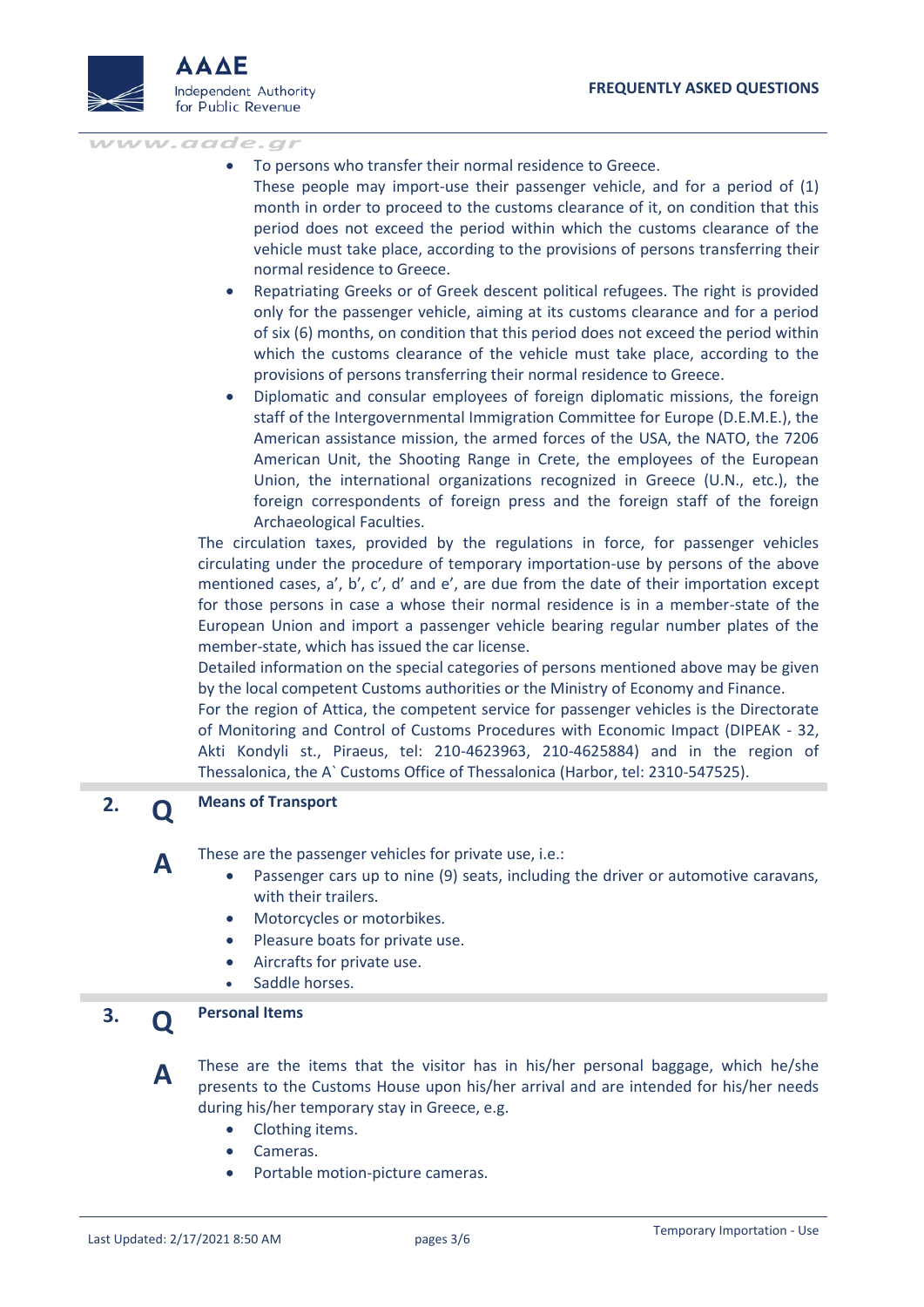

- Portable video cameras.
- Portable radios.
- Cassette recorders.
- Portable musical instruments.
- Tents and camping equipment.
- Sports items (windsurfing, ski, bicycle, tennis rackets, etc.).
- Personal computer

**4. Q Conditions (ARTICLE 1, Decision of the Minister of Economy and Finance no. D.247/88)**

**A**

Passenger vehicles, upon their entrance in our country, must bear official (valid) number plates of regular or provisional series of the country which has issued the car license.

Vehicle license has to be issued by the authorities of the country where the car is registered and insurance is also necessary.

Vehicles, for which temporary license has been issued, cannot be subject to temporary importation-use in case that it is expired. Also vehicles being already temporarily imported after the expiration of the license. In this case they have the option to put on Greek temporary plates and license so as to continue to circulate.

They are also not allowed to circulate or stay in the country under the procedure of temporary importation-use, beyond the validity date of the car license of provisional type. In order for the vehicles to continue being under the above procedure, the holders must be provided by the competent Customs authority with Greek plates and a car license of provisional type.

The beneficiary person must have a driving license for passenger vehicles.

As far as private passenger cars, registered in an EU member state, are concerned, it is provided that they must have been purchased according to the general taxation rules of the internal market of the member state where they have been purchased i.e. the owners must have paid the relevant taxes of that country or have been legally exempted from them and have not enjoyed, because of their export to another Community country or third countries, any tax relief or refund, including V.A.T.

An exception is provided for the means of transport that have been purchased in a member-state of the European Union:

- in the context of diplomatic and consular relations,
- in the context of recognized international organizations,
- In the context of concessions under the North Atlantic Treaty.

It is pointed out that the individuals possessing and circulating a car under the procedure of temporary importation-use are obliged to prove to Customs Authorities the fact that they fulfill the conditions specified by the provisions, depending on the case.

In case of doubt, regarding the fulfillment of these conditions, competent Customs Authorities may request any additional information or evidential document.

## **Restrictions (Article 8, Decision of the Minister of Economy and Finance no. D.247/88)**

Means of transport and personal items, which are temporarily imported, must be reexported/sent back, at the latest, on the date of expiry of the period provided for, depending on the case, and determined by the Customs Office, otherwise fines are imposed. Trailers must be re-exported/sent back as a whole with the main vehicle. Example: if a private passenger vehicle has been imported temporarily, with a trailer, they must be re-exported/sent back together, otherwise fines are imposed.

**5. Q**

**A**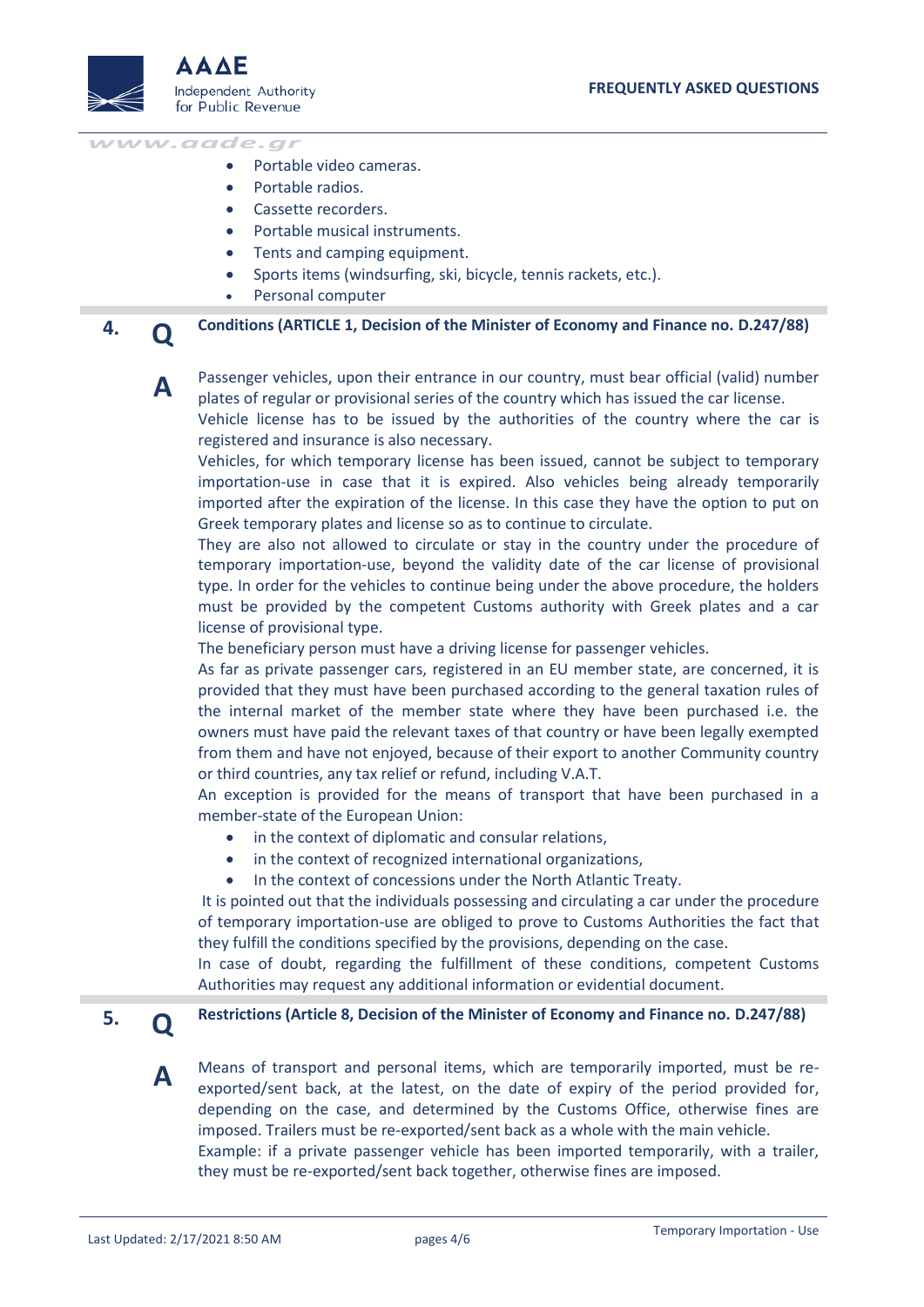

Means of transport and personal effects are not allowed to:

- be transferred
- be let
- be subject to a pawn or commodate
- be granted for use to third persons
- be driven (means of transport), not even once by third persons, irrespective of the culpability or not of the beneficiary person.

Exceptionally, it is allowed that the means of transport are driven by other persons except the beneficiary, according to an approval by the Customs Authorities and provided that the other persons have the right of temporary importation of the means of transport, meeting the same terms and conditions provided for the beneficiary who imported the means of transport in his/her name.

In order for the customs Authorities to issue the approval, the beneficiary must declare the third persons that he/she wishes to drive the car and they must proceed to the Customs office in order to prove that they have exactly the same right as the beneficiary. Such Customs approval is not required, with regard to the spouse, the children and the parents of the beneficiary person, provided of course that these relatives have the same right as the beneficiary.

If a person has received a passenger vehicle under the procedure of temporary importation-use and before the expiry of the period determined by Customs to re-export it/send it back, the beneficiary departs from Greece without the vehicle, immobilization of the vehicle by the customs is not compulsory.

However, the beneficiary must look to duly re-export/send back the vehicle, before the respective period expires, otherwise he/she is subject to fines.

**6. Q Theft of Passenger cars (Article 12, Decision of the Minister of Economy and Finance no. D.247/88) (Passenger private cars or automotive caravans and trailers, motorcycles or motorbikes)**



In case of theft of the passenger vehicle and in order for the beneficiary not to be obliged to pay the corresponding duties and taxes:

- the deadline for the vehicle to be re-exported/sent back must not have expired
- the theft must have been reported to the competent police authorities, at the latest within five (5) days since it took place.
- the customs authorities must not have proof or well-founded clues that the beneficiary participated in or connived at the illegal disposal of his/her passenger vehicle in Greece
- the beneficiary must not have reported theft of another passenger vehicle in the past.

Provided that the conditions mentioned above are met, the beneficiary must produce to the Customs office, which is nearest to the place where the theft was committed, the following documentation:

- details for the import/transfer of the car and the deadline of its re-exportation.
- a certificate issued by the competent police authority, by which it is evident that a complaint was lodged for the theft within five (5) days from its ascertainment
- a solemn statement with the exact particulars of the beneficiary, by which he/she will declare that he/she did not participate in an illegal disposal of the passenger vehicle, that he/she has not reported another theft in the past and the persons he/she suspects of stealing his/her car.

The Customs office issues a certificate for the beneficiary, by which it is certified that he/